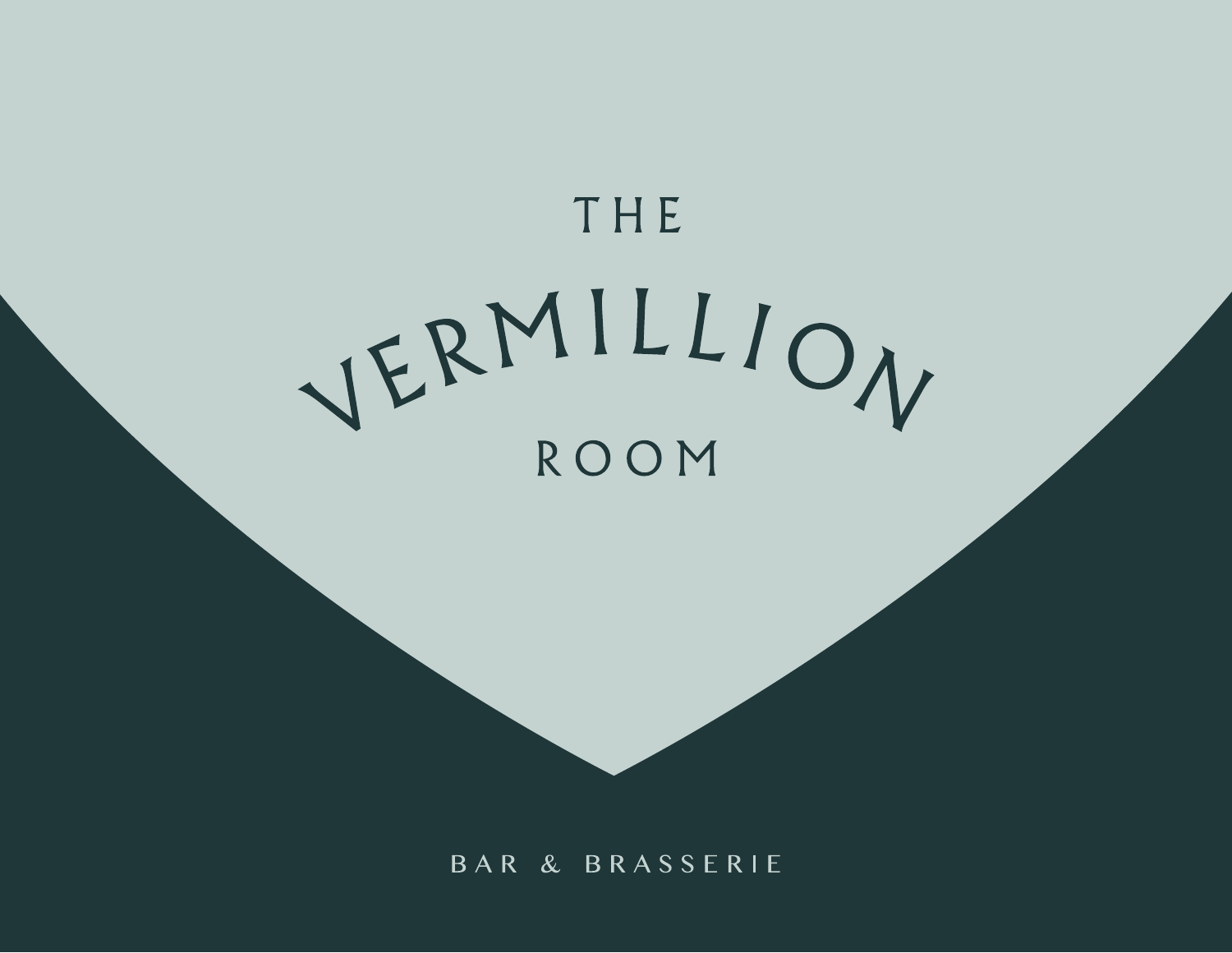Good looking and bold, The Vermillion Room welcomes you with open arms, a delectable menu and effortless charm. Step into a grand space that sweeps you off your feet and into a beautiful brasserie with a bustling atmosphere and a menu to delight in.

The kitchen serves dishes with French elegance and Canadian charm. Work your way through a menu of classics from hors-d'oeuvres to desserts. And of course, what is a brasserie without a drink? The Vermillion Room serves an intriguing wine list, your favourite beer on tap and a cocktail (or two!).

Sunrise to sunset, find your Joie de vivre!

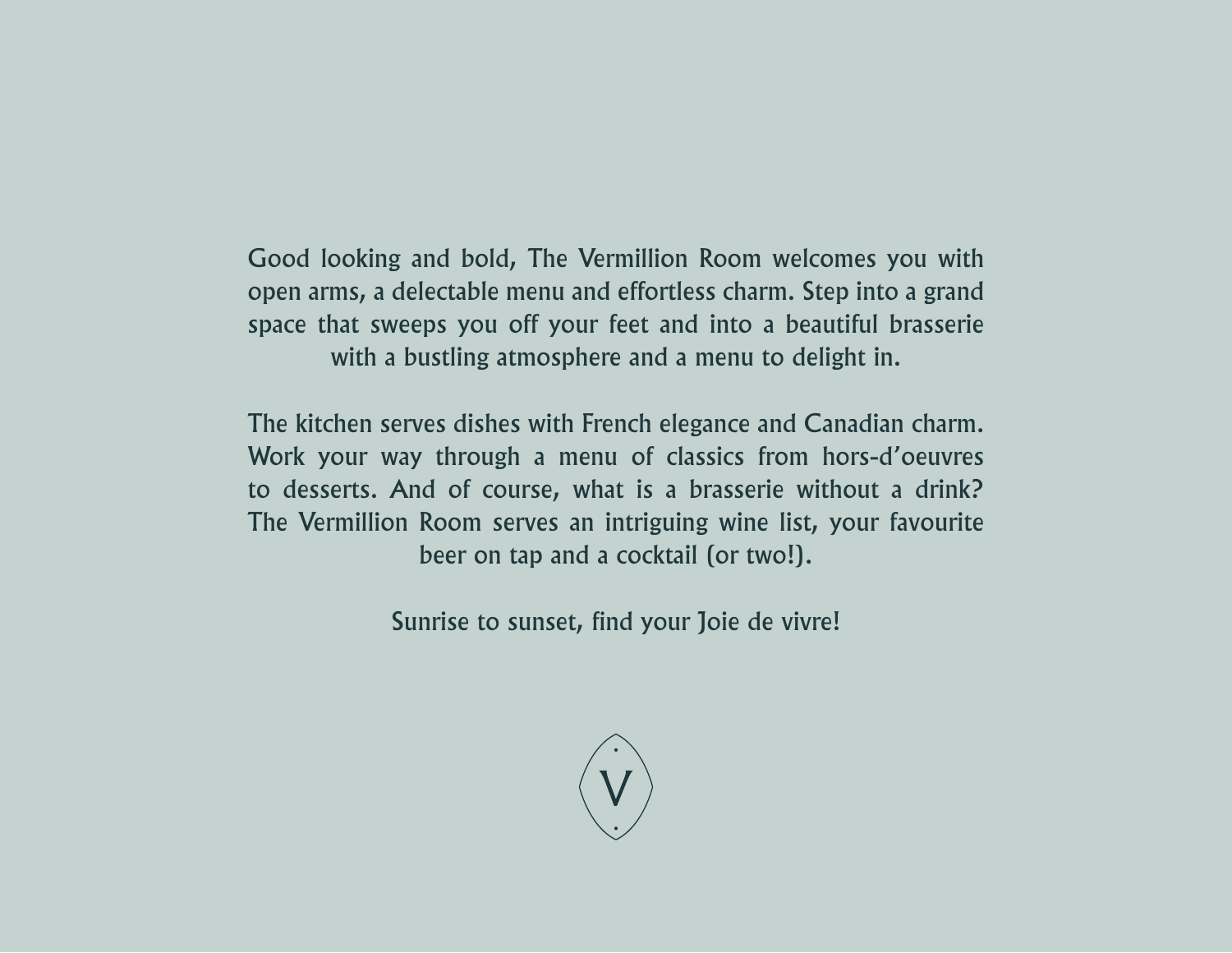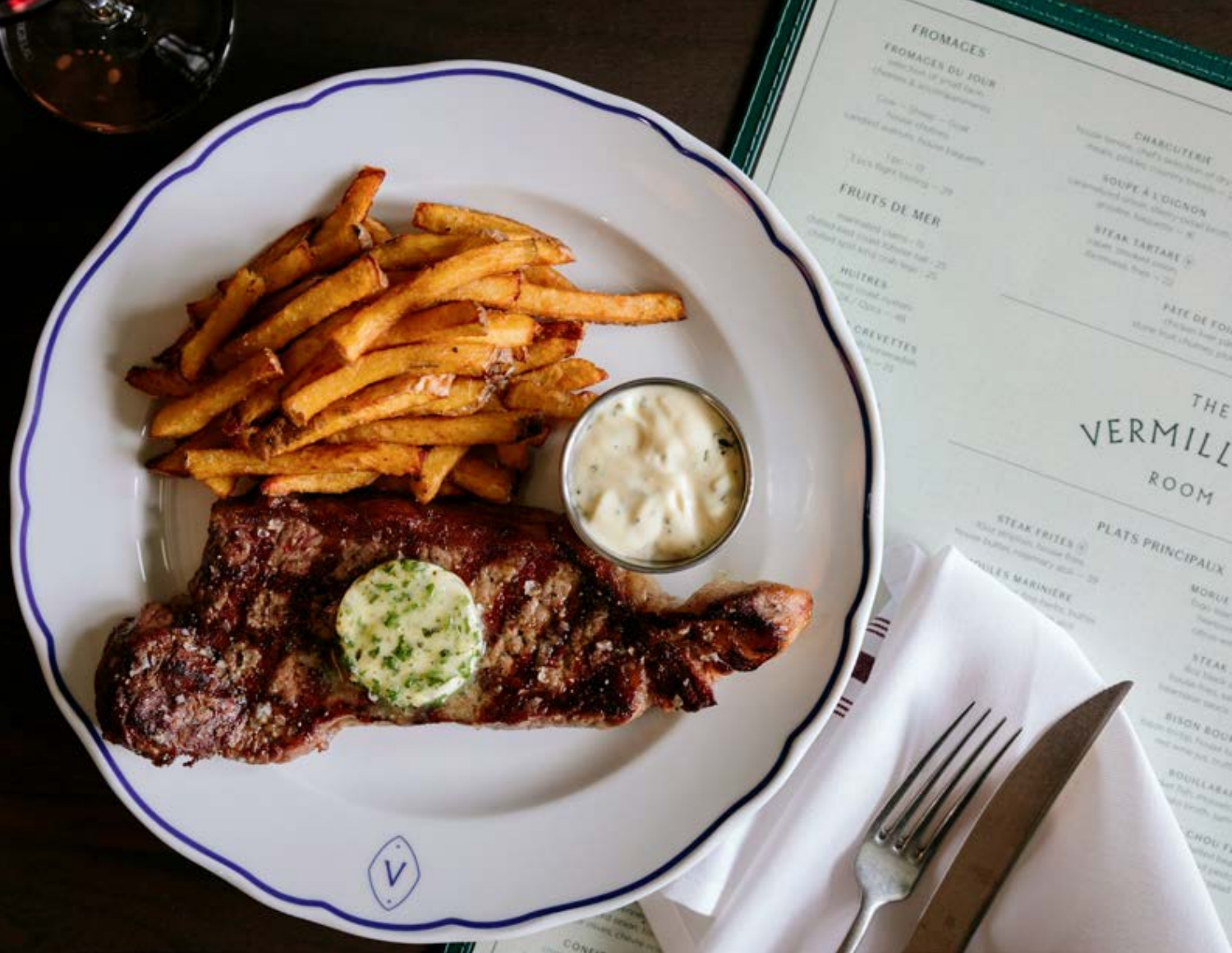#### PRIVATE DINING ROOM #1| 10 - 20 Guests

W

4575

ШĪ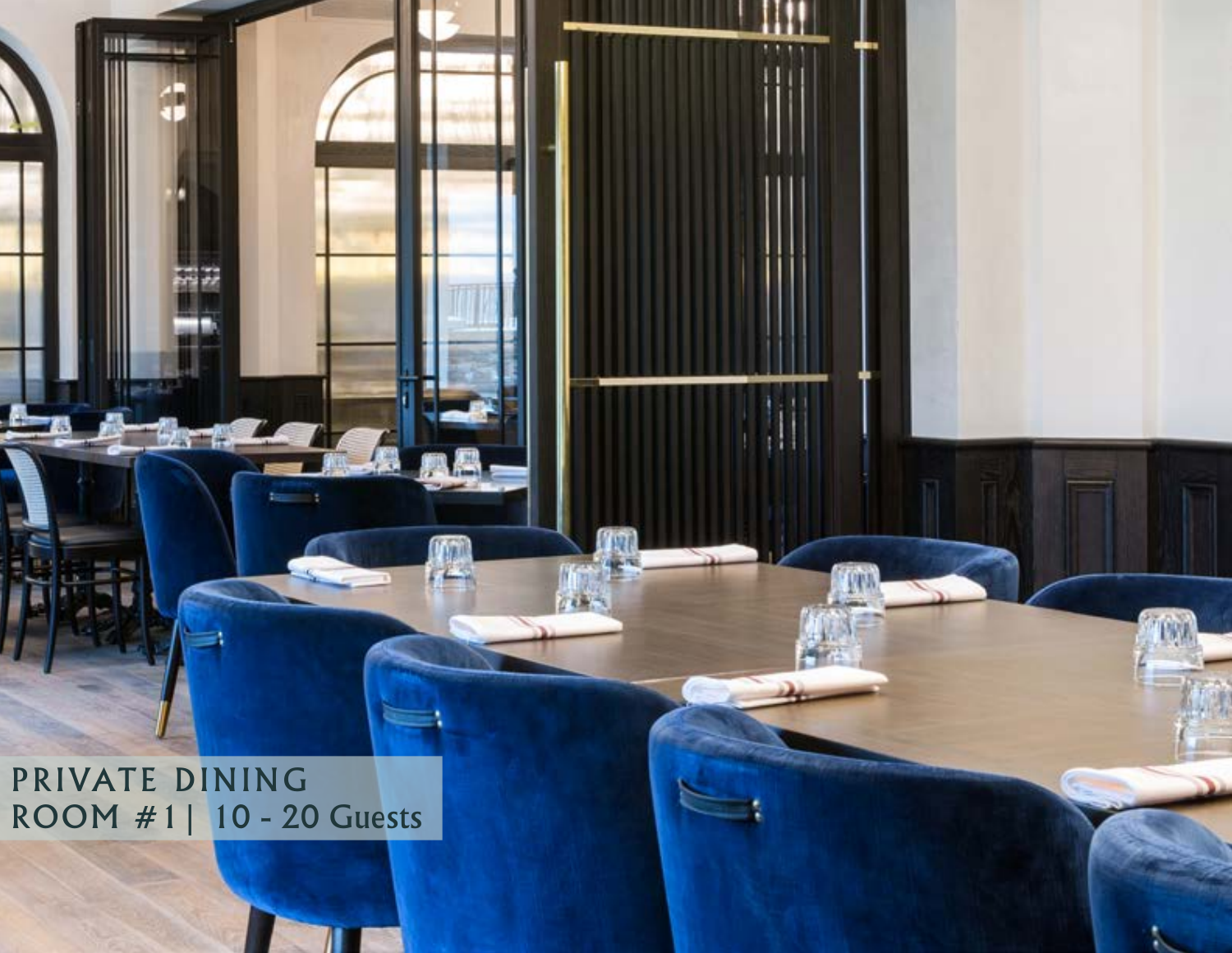## PRIVATE DINING ROOM #110 - 20 Guests





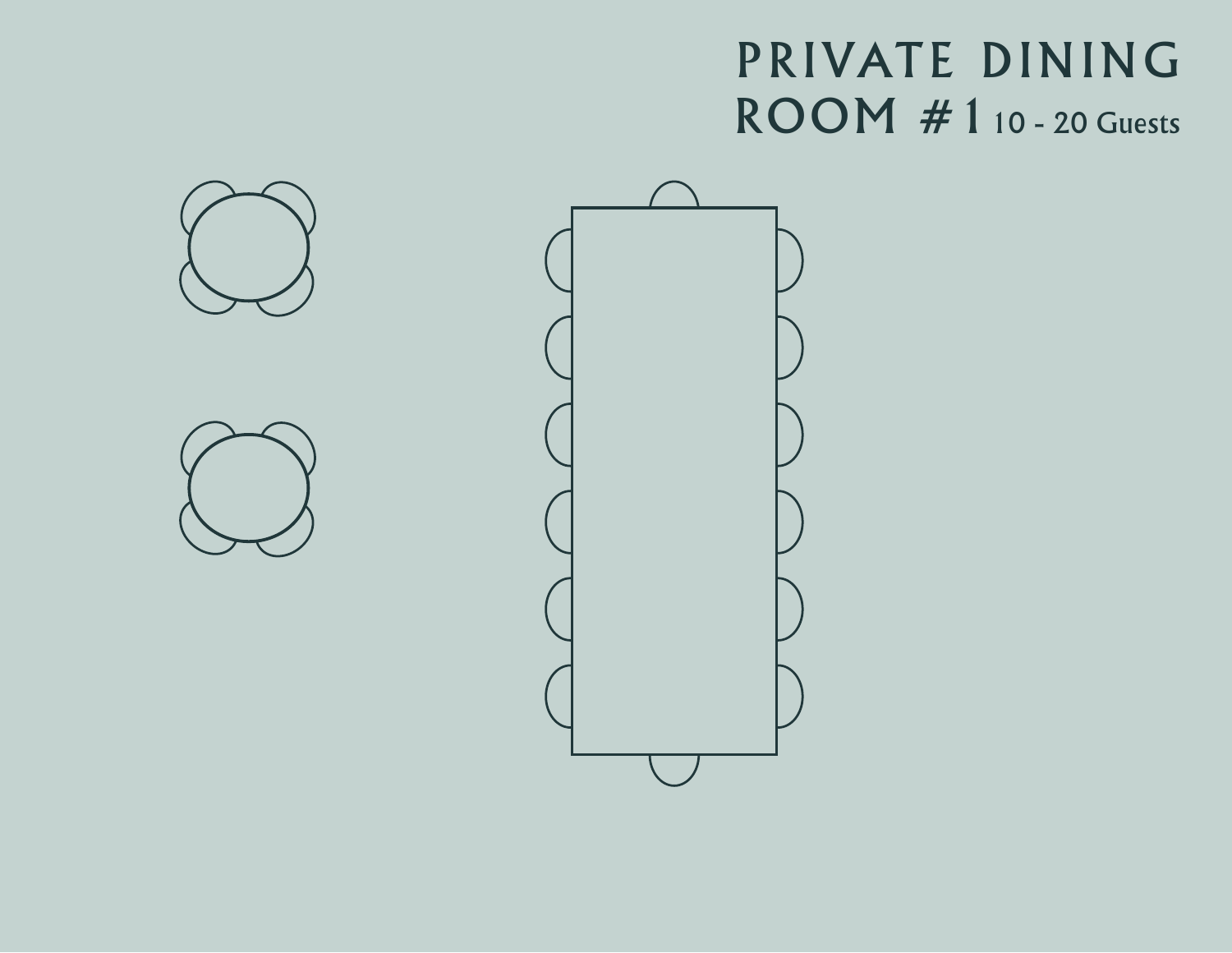#### PRIVATE DINING ROOMS #2 & 3 20 - 56 Guests

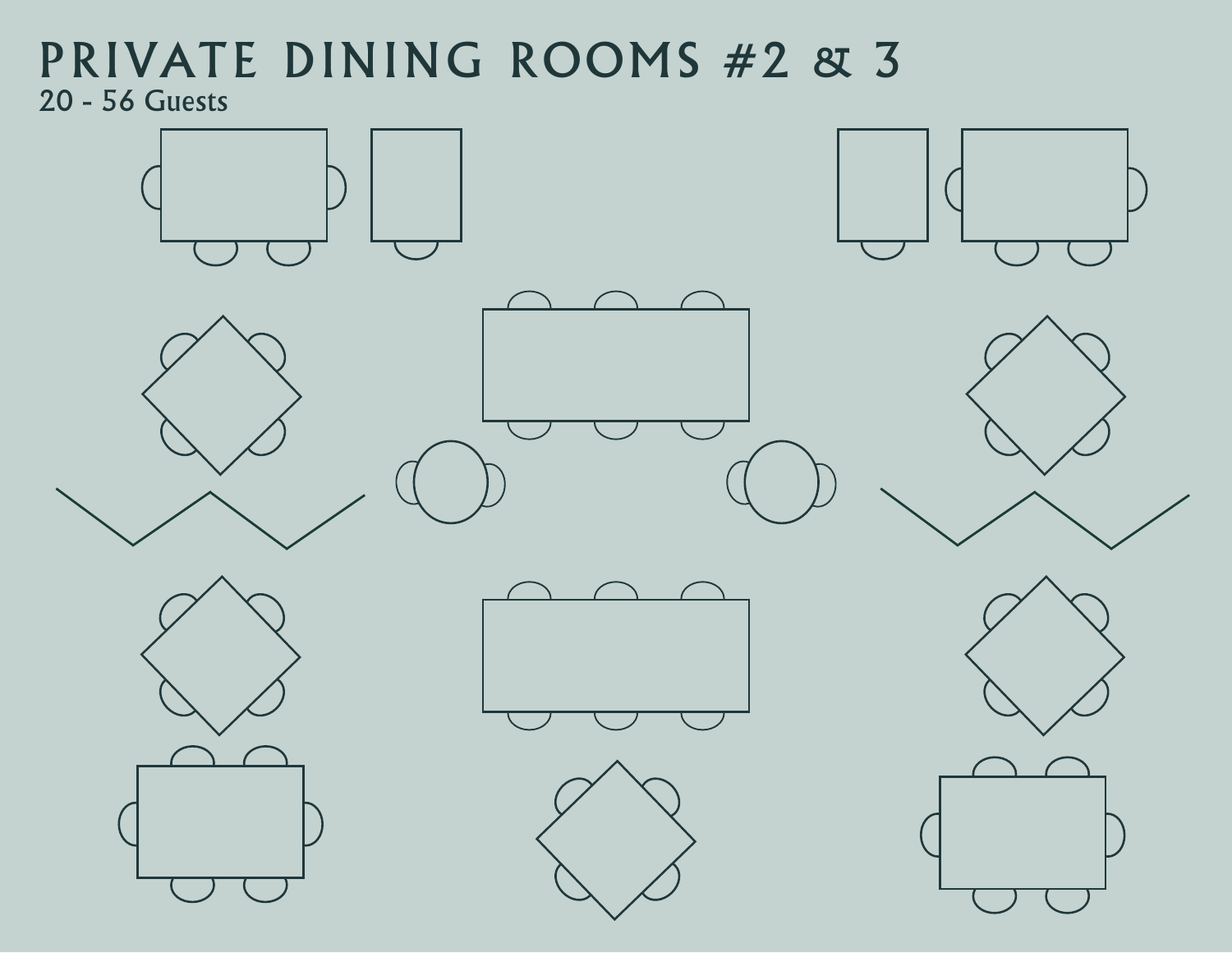PRIVATE DINING ROOM #2 & 3| 20 - 56 Guests

ų

щń,

Ļ

T.

' '

m.

31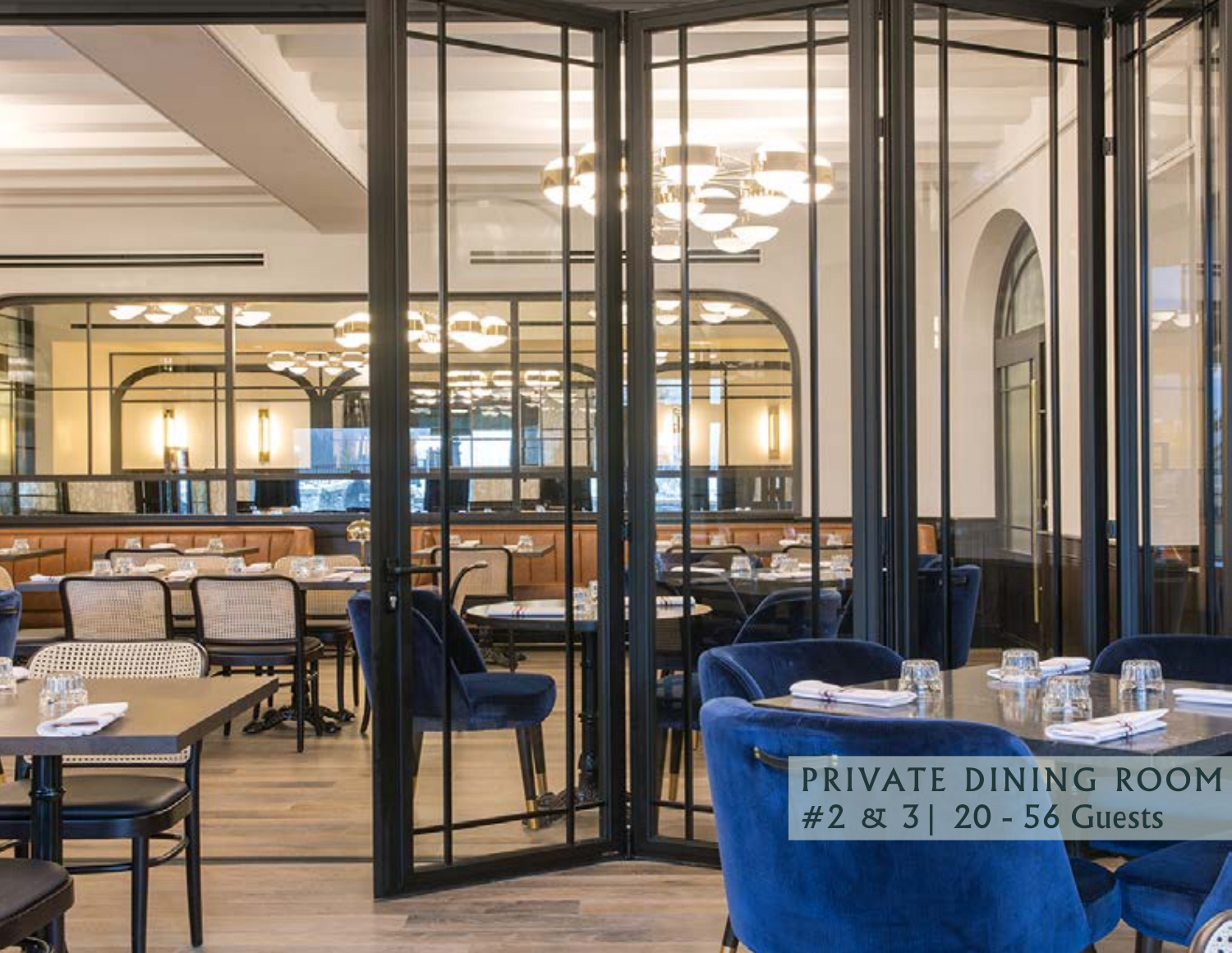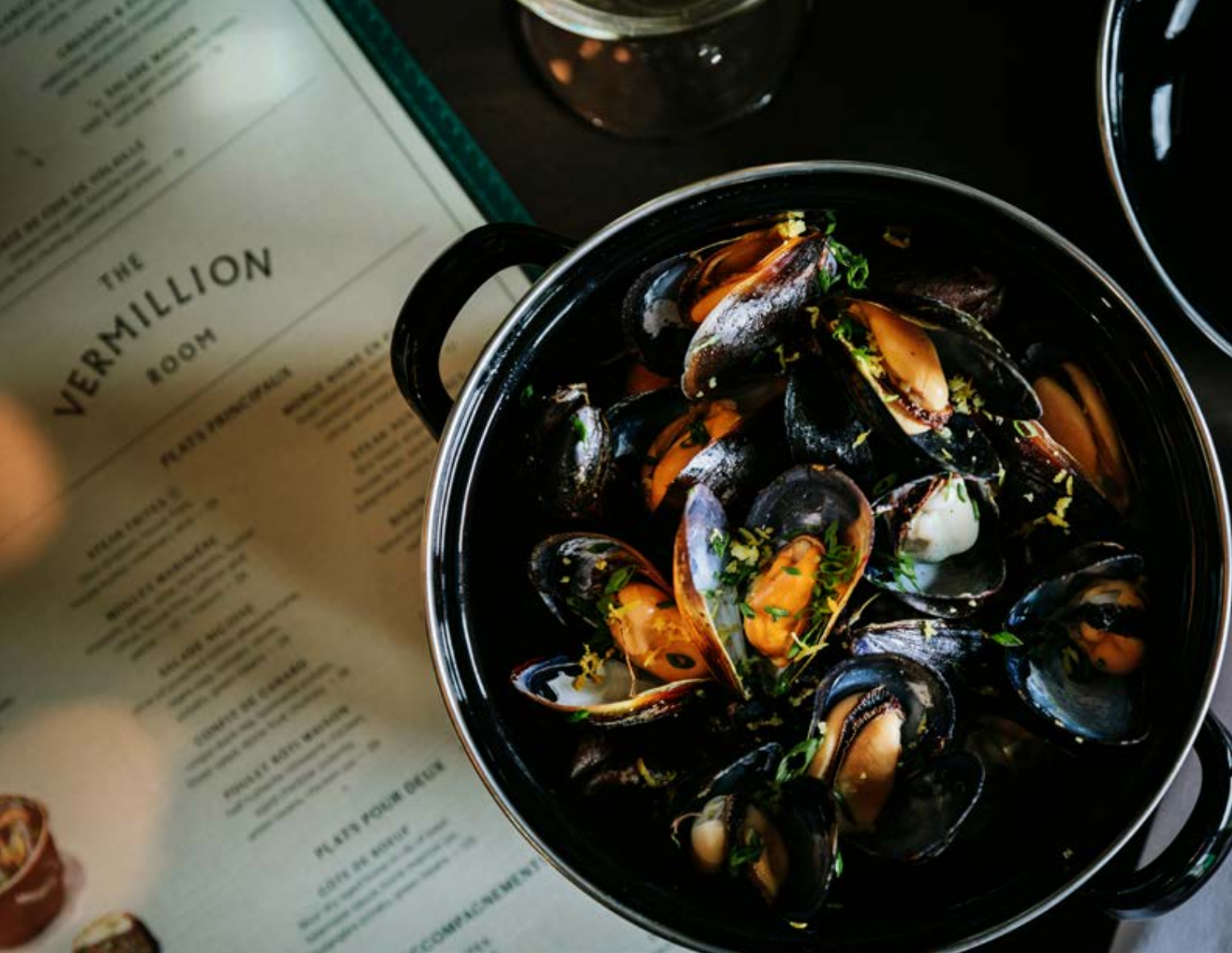### PRIVATE DINING ROOM #4 16 - 32 Guests

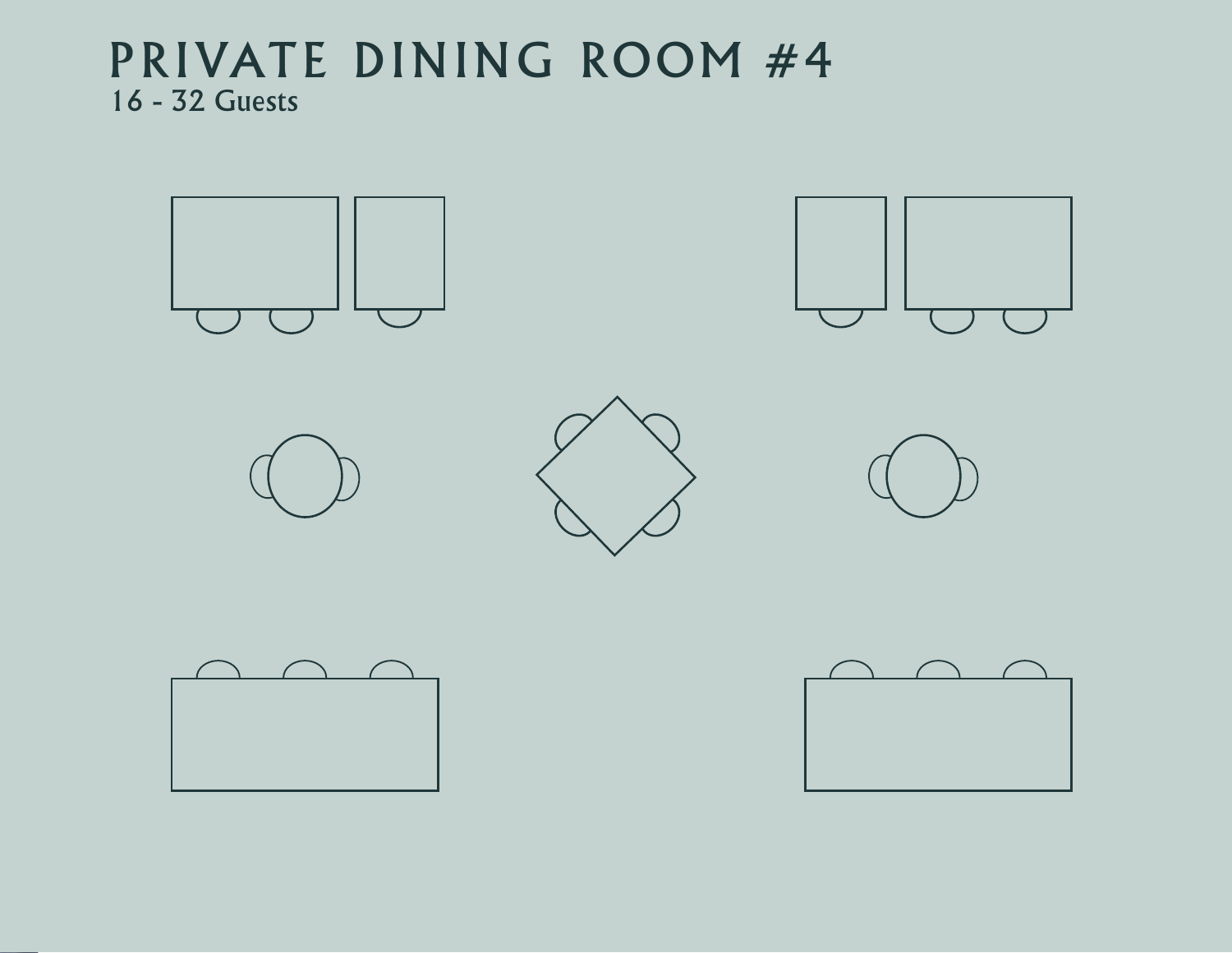# CONTACT

For inquiries or to book an event,

[Info@VermillionRoom.com](mailto:Info%40VermillionRoom.com?subject=Private%20Booking%20Inquiry) [VermillionRoom.com](http://www.VermillionRoom.com) 403 762 6860

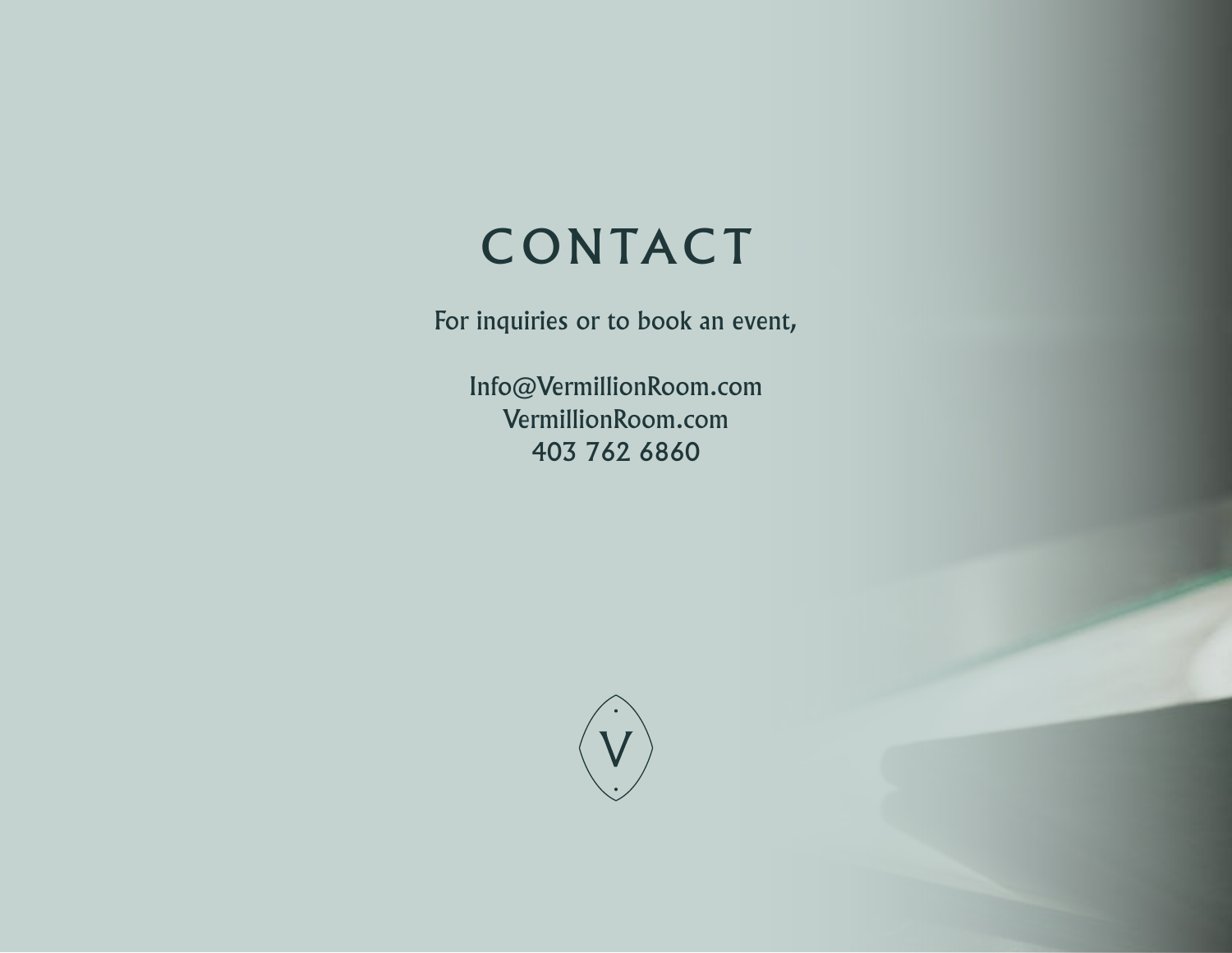